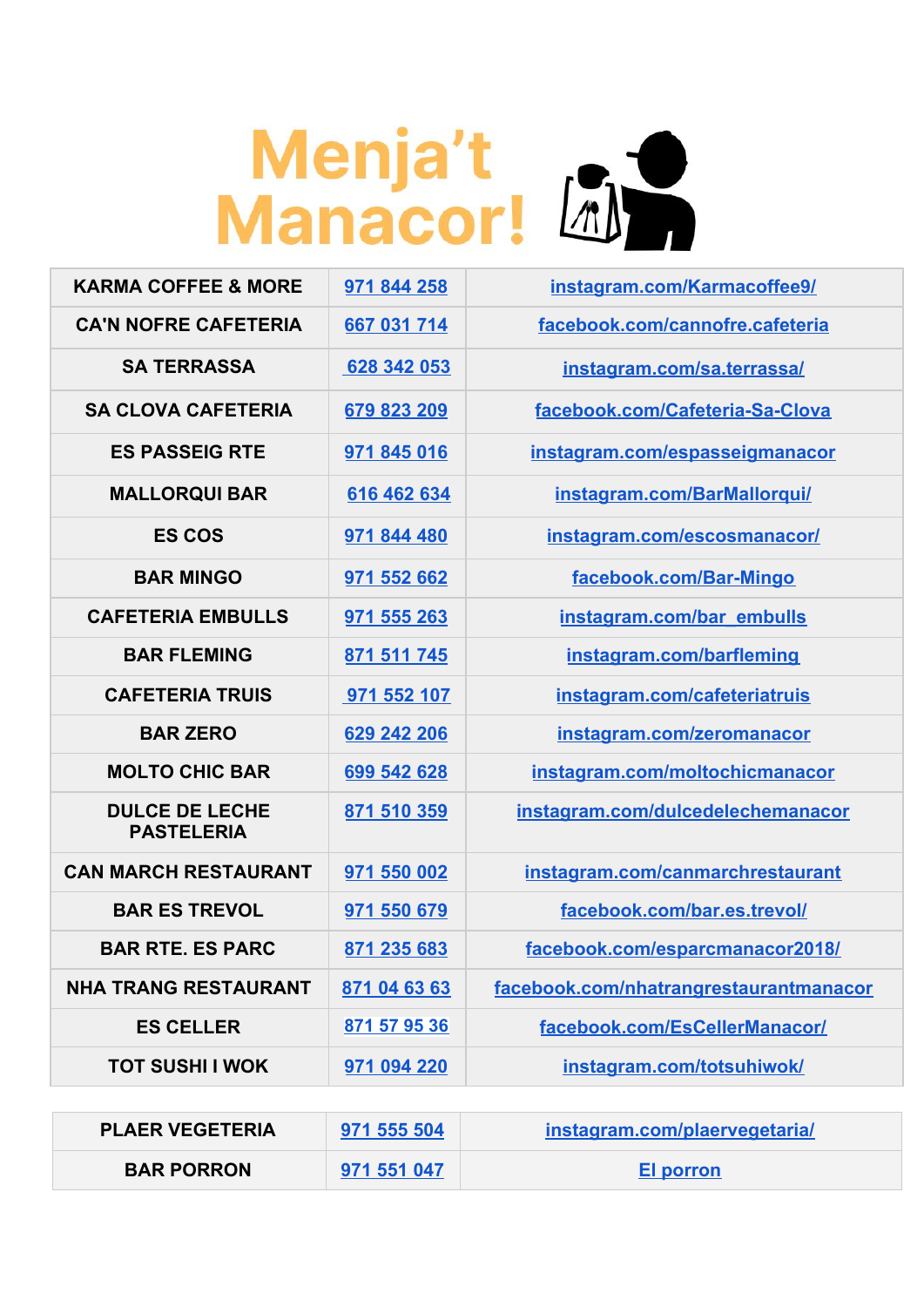| <b>BAR GOMILA</b>           | 647 486 052 | facebook.com/bar.gomila/               |
|-----------------------------|-------------|----------------------------------------|
| <b>TASKA TAPAS</b>          | 722 817 756 | facebook.com/taskamanacor              |
| <b>CAFETERIA 1990</b>       | 627 111 185 | facebook.com/cafeteria1990             |
| <b>BAR ORIGEN</b>           | 655 526 005 | <b>@origenmanacor</b>                  |
| <b>BAR SA SINIA</b>         | 971 843 178 | facebook.com/sasinia.cafeteriamanacor/ |
| <b>HAMBURG.PLAÇA REDONA</b> | 630 140 113 | facebook.com/placaredona               |
| <b>FACTORIA RESTAURANT</b>  | 654 602 769 | @factoriarestaurant                    |
| <b>SAMPA RESTAURANT</b>     | 871 173 903 | <b>@sampamanacor</b>                   |
| <b>MIG I MIG SA BASSA</b>   | 871 027 027 | @mim_restaurant_sa_bassa               |
| <b>ES RACO D'ES TREN</b>    | 971 052 276 | facebook.com/racodestren               |
| <b>PIZZA CASOLI</b>         | 871 705 097 | facebook.com/casolipizzas              |
| <b>SA BAKERI CAFE</b>       | 649 097 939 | @sabakerycafe                          |
| <b>BAR CAN COLLET</b>       | 658 796 551 | facebook.com/cancollet                 |
| <b>BAR CENT CINC</b>        | 871 579 104 | @100cinc                               |
| <b>BAR ES GALLO</b>         | 971 554 459 | facebook.com/casgallo                  |
| <b>BONPLAT</b>              | 971 555 355 | www.bonplat.com                        |
| <b>PIZZERIA CHENTO</b>      | 971 843 421 | facebook.com/ChentoPizzeria            |
| <b>TUTTO PASTA</b>          | 971 094 334 | facebook.com/tuttopasta                |

| <b>SA CUINA</b>              | 971 845 767  | facebook.com/Sa-Cuina              |
|------------------------------|--------------|------------------------------------|
| <b>TOT CALIU</b>             | 971 417 133  | facebook.com/tot.caliu             |
| <b>RESTAURANTE CABRERA</b>   | 635 584 615  | facebook.com/restaurantecabrera    |
| <b>BAR CA'N ROSETA</b>       | 669 264 385  | facebook.com/canroseta/            |
| <b>BAR ES CANYAR</b>         | 689 295 933  | instagram.com/escanyar             |
| <b>EL TUCU</b>               | 634 489 334  | instagram.com/el tucu 6/           |
| <b>SA FOGANYA</b>            | 609 65 22 94 | instagram.com/safoganyamanacor/    |
| <b>SABORES DE INDIA RTE.</b> | 680 347 547  | facebook.com/la-india-restaurant   |
| <b>CAFETERIA S'HORT</b>      | 971 554 519  | facebook.com/Restaurante-BBQ-SHort |